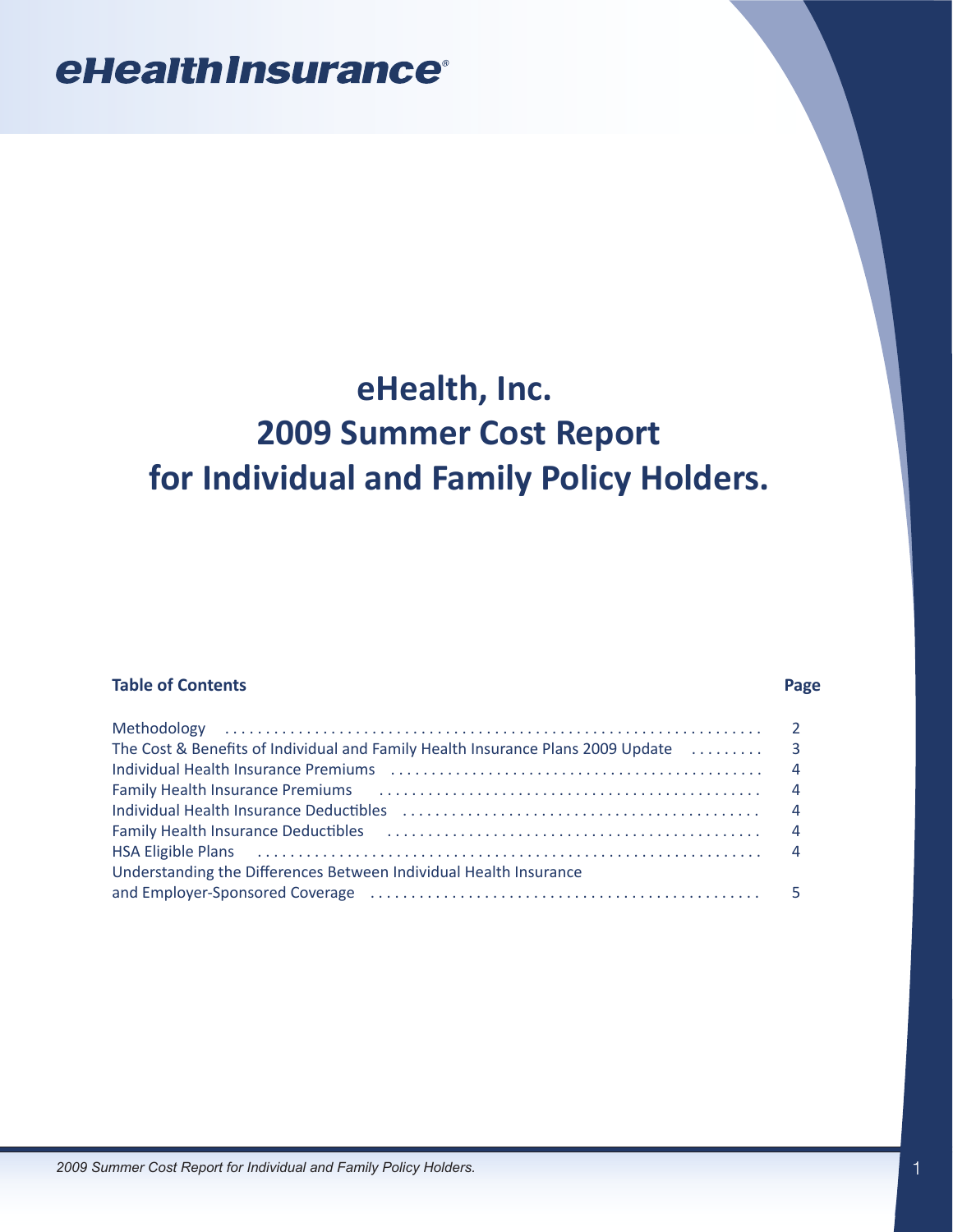## <span id="page-1-0"></span>**Cost & Benefit Report Methodology:**

- The 2009 plan data referred to in this report is derived from a sample that includes the following number of individual and family major medical policies purchased through eHealthInsurance that were active in February 2009:
	- Individual plans: more than 232,682.
	- Family plans: more than 83,898.
- The 2008 plan data referred to in this report is derived from a sample that includes the following number of individual and family major medical policies purchased through eHealthInsurance that were active in February 2008:
	- Individual plans: more than 187,936.
	- Family plans: more than 71,010.
- The premium data in this report is derived from information received from health insurance carriers relating to the actual premiums being paid by policy holders in the months of February 2008 and February 2009. Actual premiums may differ from premiums quoted on the eHealthInsurance website because they represent the premium being paid after underwriting and for policies that were purchased prior to the date of analysis.
- The number of policies listed above does not represent all of the individual and family major medical policies purchased through eHealthInsurance that were active during the stated time period. For example, some policies for which eHealthInsurance did not have sufficient benefit or premium data were excluded from the survey. Plan data listed in this report might change based on additional data received from health insurance carriers at a date later than the active date of the data or later than the published date of this report.
- Maine, Massachusetts, and Vermont were excluded from this report because eHealthInsurance did not sell individual and family major medical plans in these states at the time the data for this report was collected.
- Deductibles were determined by reviewing the health insurance carrier's brochure and related plan documents for each plan included in the survey.
- The data referred to in this report is an aggregation of data reported to eHealthInsurance by health insurance carriers with which eHealthInsurance has an agency relationship. Inaccurate data reported by these health insurance carriers might affect the accuracy of this report.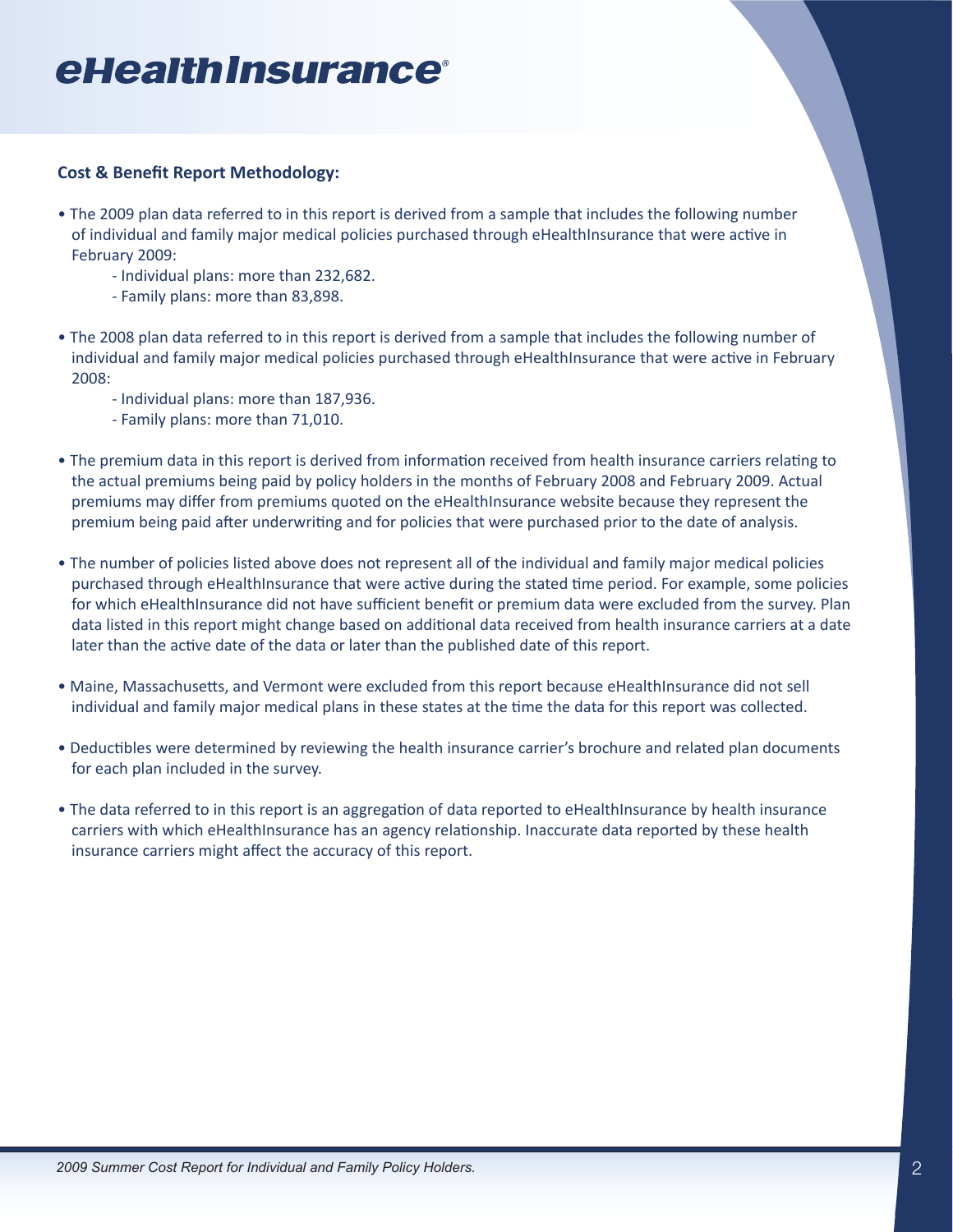## <span id="page-2-0"></span>**The Cost & Benefits of Individual and Family Health Insurance Plans 2009 Update**

Privately purchased Individual and Family Health Insurance policies cover approximately 18 million people in America<sup>1</sup> roughly six percent of the population. To provide current information about the nature of individually-purchased health insurance costs and benefits, eHealth, Inc. reviewed 2009 health insurance plan data from a sample of active policies, which includes 232,682\* individual major medical policies and 83,898 family major medical policies purchased through eHealthInsurance that were active in February 2009 and 187,936 individual major medical policies and 70,746 family major medical policies purchased through eHealthInsurance that were active in February 2008.



According to the 2009 data, the average individual premium was \$161 per month, the median premium was \$132 per month and the average deductible was \$2,326. The 2009 data also showed that the average family premium was \$383 per month, the median premium was \$329 per month and the average deductible was \$3,128. Fifty-three percent (53%) of the primary individual policy holders were men. The average age of an individual policy holder was 35.6 years old.

### **Footnotes:**

*(\*) Data for Maine, Massachusetts, and Vermont were excluded from this report because eHealthInsurance did not sell enough individual and family major medical plans in these states at the time the data for this report was collected to provide an accurate sample size.* 

*1 Source: U.S. Census Bureau estimates ("Income, Poverty, and Health Insurance Coverage in the United States: 2007", Issued August 2008).*



**Profile of ehealthInsurance Policy Holders**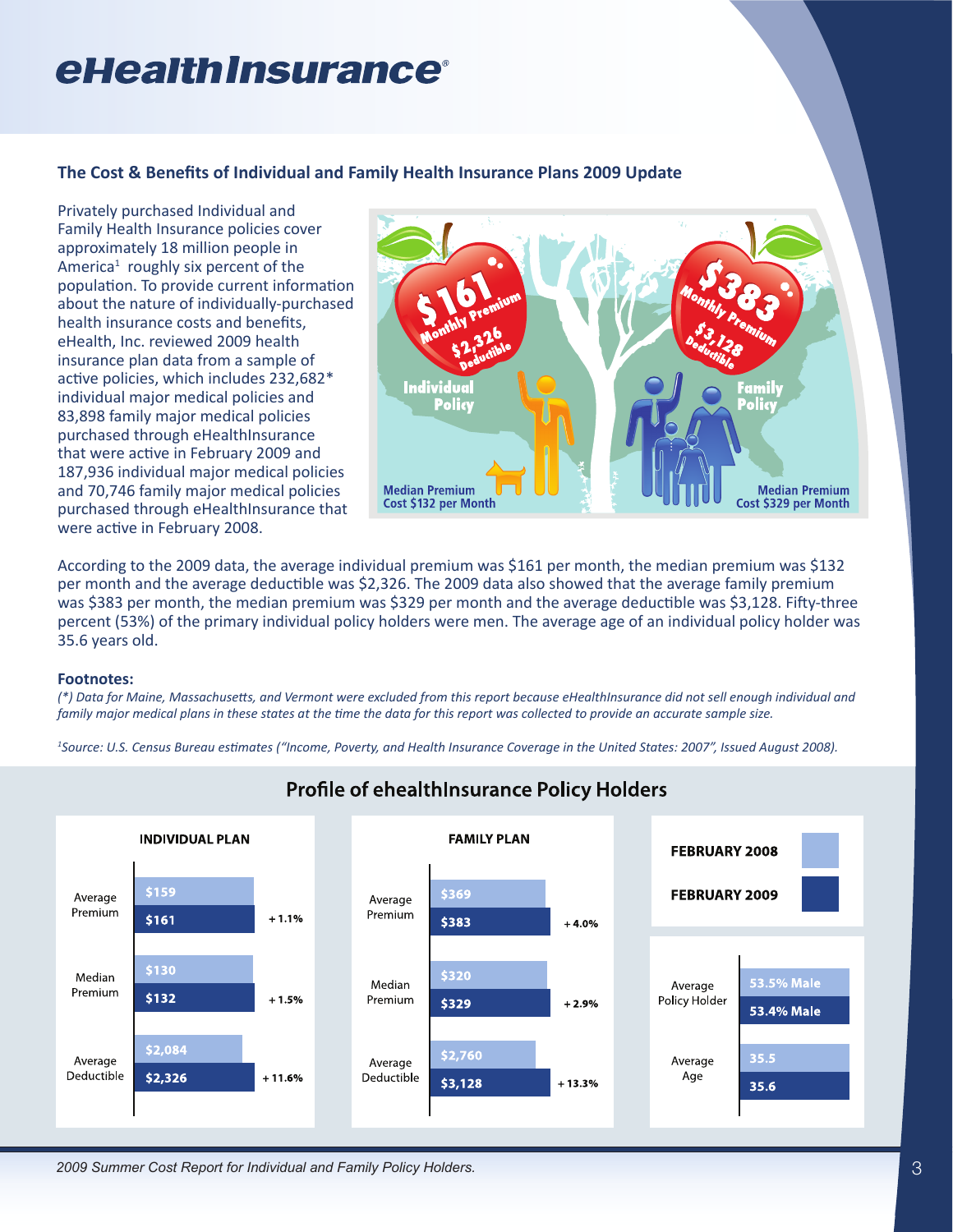#### <span id="page-3-0"></span>**INDIVIDUAL HEALTH INSURANCE PREMIUMS**

In February 2009, the average monthly premium being paid for individually-purchased health insurance was \$161 for individuals. In February 2008, the average premium being paid for individuals was \$159. Average premiums for individual policies increased 1.1 percent between February 2008 and February 2009.

### **FAMILY HEALTH INSURANCE PREMIUMS**

In February 2009, the average annual premium being paid for individually-purchased health insurance was \$383 per month for family coverage. In February 2008, the average premium being paid was \$369 for families. Average premiums for family policies increased 4.0 percent between February 2008 and February 2009.

### **INDIVIDUAL HEALTH INSURANCE DEDUCTIBLES**

In February 2009, the average annual deductible for active individually-purchased health insurance was \$2,326 for individuals. In February 2008, the average deductible for individuals was \$2,084. Average deductibles for individual policies increased 11.6 percent between February 2008 and February 2009.

### **FAMILY HEALTH INSURANCE DEDUCTIBLES**

In February 2009, the average annual deductible for active individually-purchased health insurance was \$3,128 per month for family coverage. In February 2008, the average deductible was \$2,760 for families. Average deductibles for family policies increased 13.3 percent between February 2008 and February 2009.

## **HSA ELIGIBLE PLANS**

- In February 2009, Sixteen percent (16%) of active individually-purchased health insurance plans were eligible for Health Savings Accounts (HSA). At that time, the average monthly premium on active HSA-eligible individual health insurance plans was \$143 per month, and \$331 for family plans.
- In February 2008 fourteen-point-three percent (14.3%) of individually-purchased health insurance plans were HSA eligible. At that time, the average monthly premium on active HSA-eligible individual health insurance plans was \$137 per month, and \$309 for family plans.

### **Average Monthly Cost**



1.1% Increase



## **Average Monthly Cost**







#### **2008 Average Monthly Cost Individual** \$137 \$309 Family

14.3% Qualified as Eligible for a HSA plan